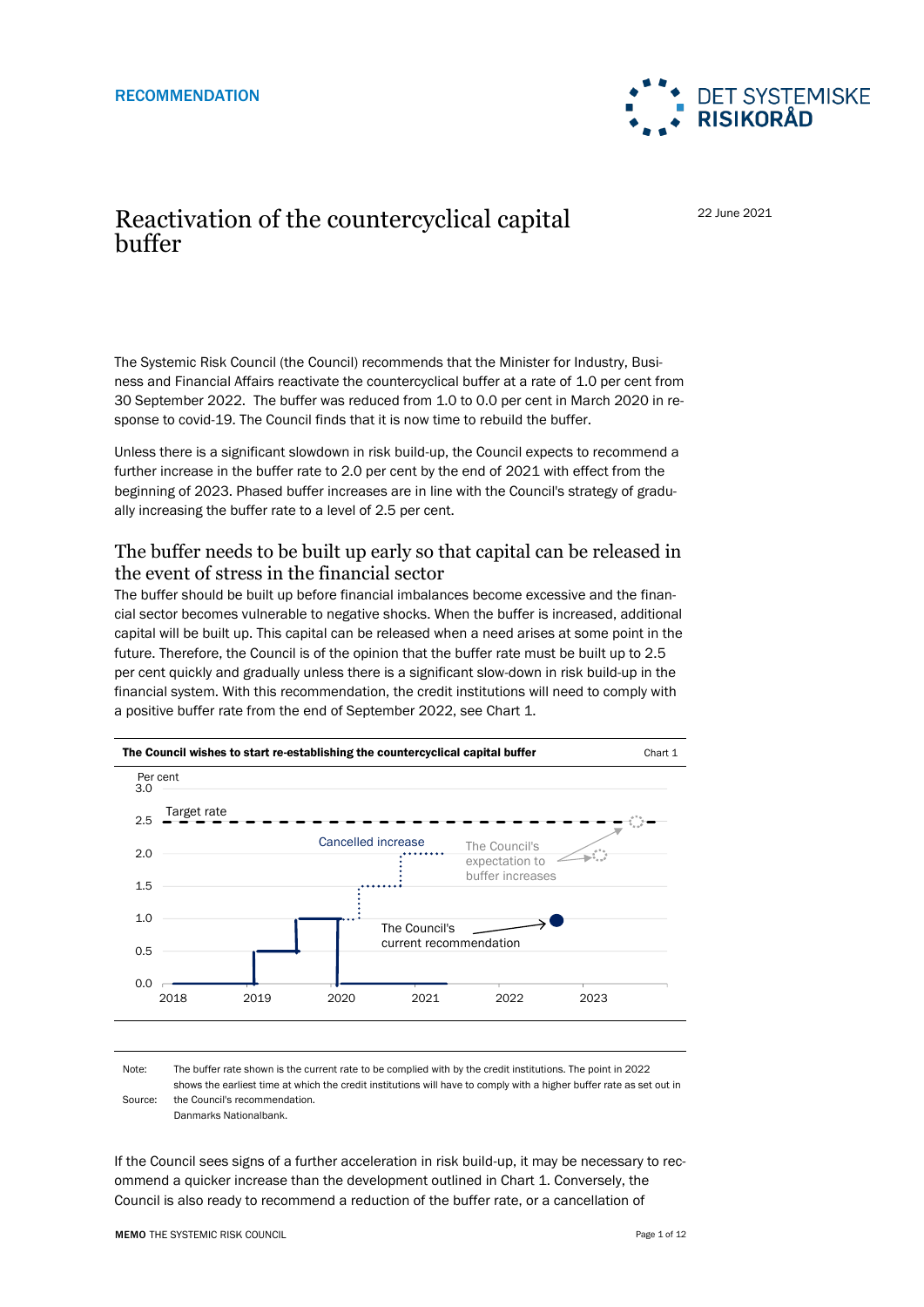adopted increases, with immediate effect, if stress occurs in the financial system, and there is a risk of severe tightening of lending to households and companies.

Every quarter, the Council assesses what is a suitable countercyclical capital buffer level. If the Council finds that the rate should be changed, it will publish a recommendation addressed to the Minister for Industry, Business and Financial Affairs. The Minister is required, within a period of three months, to either comply with the recommendation or present a statement explaining why the recommendation has not been complied with.

The Council sets the buffer rate based on an overall assessment of the development in the financial system.<sup>1</sup> In addition to a number of indicators of financial system development, the Council also includes other relevant information, such as other policy measures, as well as current and future requirements to be met by the institutions.

The Council's website contains a number of frequently asked questions and answers with more information on how the countercyclical capital buffer is set in Denmark.<sup>2</sup>

#### Risk build-up in the financial system

The Council finds that risks are currently being built up in the financial system.

Low interest rates and very loose financial conditions, combined with the economic recovery, provide a basis for continued risk build-up. Risk perception is again low and at precovid-19 crisis levels. Equity prices and house prices have soared in the past year. Market participants expect interest rates to remain low for a lengthy period.

Although credit growth has been subdued as a consequence of the government relief packages for the corporate sector, it is expected to pick up as the relief packages are phased out. However, lending to households has continued to increase in the past year, and demand for loans has risen in early 2021 in step with increasing housing market activity. Even if credit growth remains moderate, the risks are exacerbated by lending already being at a high level.

As a consequence of the government relief packages, central government debt has risen sharply in both the United States and Europe. This reduces the likelihood of states being able to mitigate the negative effects of a future crisis. The central banks' room for intervention has likewise been restricted following further interest rate cuts and historically large asset purchase programmes. This highlights the importance of the credit institutions being resilient and having the necessary capital to support their lending in a future crisis situation.

The Danish economy is recovering. Although some sectors are still affected by lockdown measures, others are booming. The general level of economic activity is expected to pick up sharply as sectors affected by the lockdown reopen and the population is vaccinated. The Danes' savings have increased, while the covid-19 crisis has limited consumption opportunities. Rising equity and house prices have contributed to increasing wealth. The disbursement of the last weeks of holiday pay in spring provides an additional activity boost in the housing market or in the sectors that are being reopened.

Like the Danish economy, the international economy is recovering in step with the vaccine roll-outs and the easing of lockdown restrictions. The negative economic effects of new lockdowns in 2021 have been less severe than the negative impacts of the lockdowns at the beginning of the pandemic. The recovery is therefore expected to be faster than projected in connection with the introduction of more stringent lockdown measures at the turn of the year. The recovery of the international economy is important for the recovery of a small open economy like the Danish one.

<sup>&</sup>lt;sup>1</sup> See the Council's method paper on setting the buffer rate $(\overline{link})$ 

See 'Frequently asked questions and answers'[\(link\)](https://risikoraad.dk/arbejdsomraader/kontracyklisk-kapitalbuffer/qa)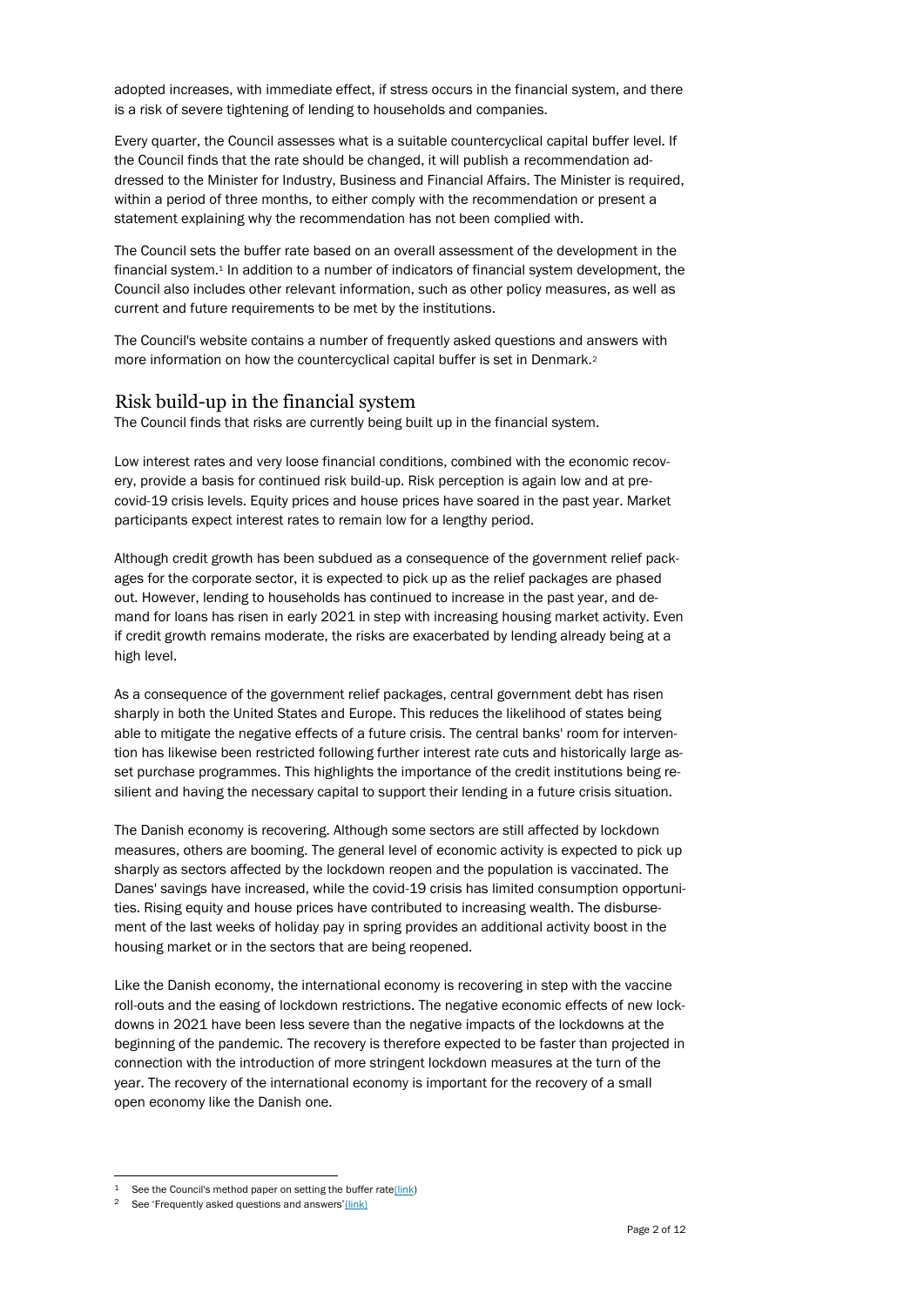This assessment forms the basis of the Council's recommendation that the Minister for Industry, Business and Financial Affairs increase the countercyclical capital buffer. The IMF concurs with this assessment. The IMF recommends that the countercyclical capital buffer be built up gradually, unless there is a marked slowdown in risk build-up.<sup>3</sup>

The indicators in the Council's information set have been elaborated on in Appendix A. There is no mechanical correlation between the indicators and the buffer rate, given the uncertainty of measuring the development in systemic risks, including that historical indicators are not necessarily adequate markers of the future development. The Council's buffer rate assessment is therefore based on an overall assessment of the indicators in a more longterm perspective as well as other relevant information, such as interaction with other requirements.

### The institutions have the capital required to meet an increase in the countercyclical capital buffer requirement

Virtually all credit institutions will at present be able to meet a requirement for a countercyclical capital buffer rate of 1.0 per cent,<sup>4</sup> including the institutions' capital requirements, MREL requirements and leverage ratio requirements, see the section *Other capital requirements*. The higher countercyclical capital buffer requirement will enter into force 12 months after the Minister has announced an increase, which means that the requirement will have to be complied with from the second half of 2022 at the earliest. The institutions thus have time to adjust.

A buffer rate increase of 1.0 percentage points raises the total regulatory requirement for Danish institutions' equity by approximately kr. 15 billion. By comparison, the total earnings of the sector were kr. 35.5 billion and kr. 19.6 billion in 2019 and 2020, respectively. The excess capital adequacy was approximately kr. 138 billion at the end of 2020<sup>5</sup>.

The requirement that the institutions maintain a countercyclical capital buffer is not a hard requirement. This means that the institutions will not lose their licence to carry on banking business if they fail to meet the requirement. Instead, the institutions will be required to submit a capital conservation plan to the Danish Financial Supervisory Authority, and bonus and dividend payments, etc., may also be restricted if they fail to meet the total capital buffer requirement.<sup>6</sup>

## The purpose of the buffer is to increase the institutions' resilience and ensure credit allocation during periods of financial stress

The countercyclical capital buffer is an instrument used to make the institutions more resilient by increasing the requirement for their capitalisation during periods in which risks build up in the financial system. If financial stress occurs with a risk of a severe tightening of credit allocation, the buffer can be reduced with immediate effect, thus releasing capital to the institutions.

To the extent that the institutions do not use the released capital to absorb losses, they may use it for new lending or to secure their excess capital adequacy. This improves the possibility for credit institutions to maintain an adequate level of credit allocation during periods of stress in the financial system. The buffer thus contributes to limiting the negative effects on the real economy.

The Council's strategy is that the buffer should be introduced gradually. This makes it easier for the institutions to adapt to the new, higher capital requirements, for example by

<sup>3</sup> IMF, *Staff Concluding Statement of the 2021 Article IV Mission*, 11 May 2021.

<sup>4</sup> The institutions must meet the countercyclical capital buffer requirement with Common Equity Tier 1 capital.

<sup>5</sup> This figure covers the excess capital adequacy relative to the institutions' solvency requirements and combined buffer requirements.

In addition to the countercyclical capital buffer, the total capital buffer requirement in Denmark consists of the so-called capital conservation buffer for all institutions and a SIFI buffer for the systemically important institutions, the so-called SIFIs.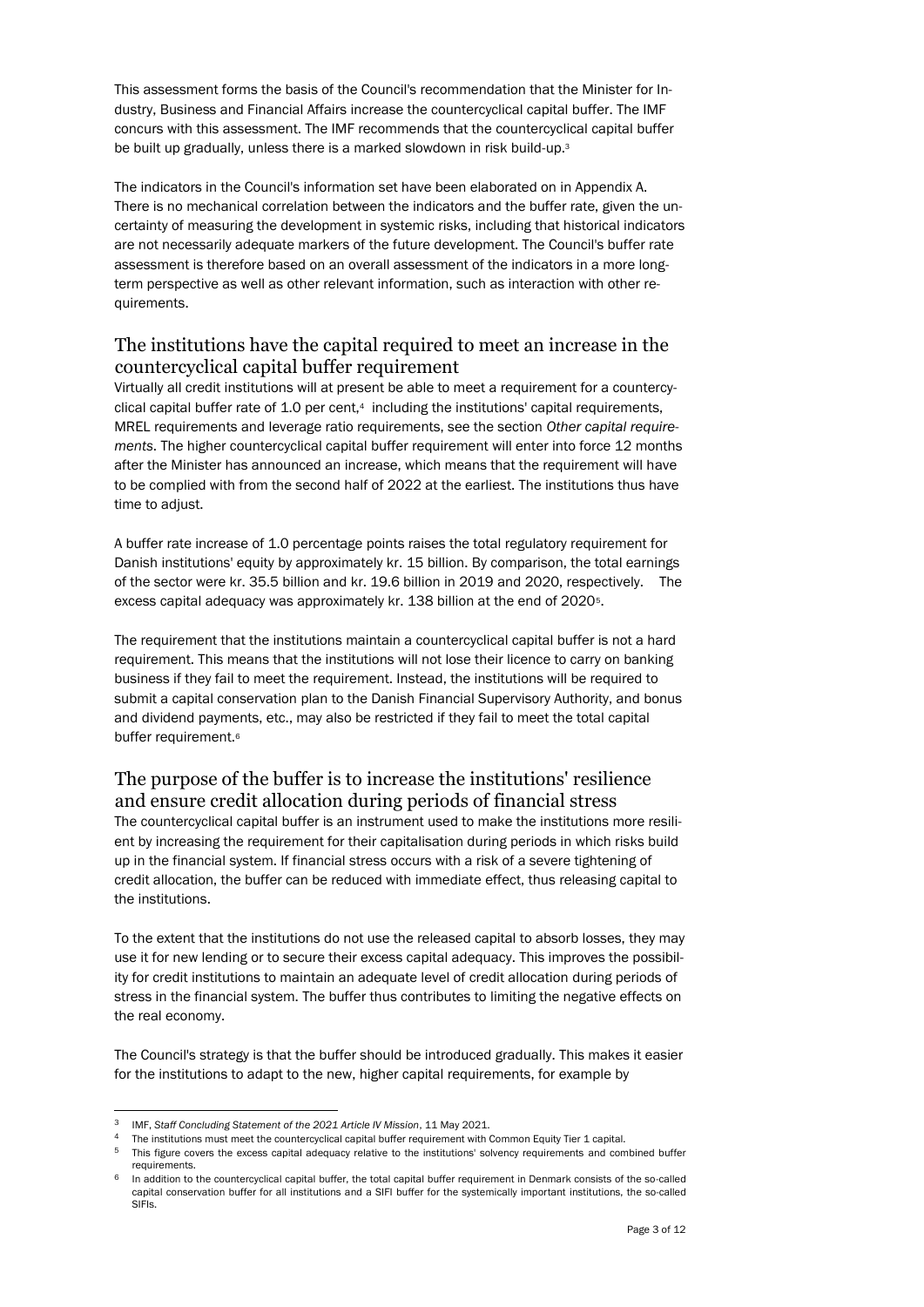retaining earnings. The Council therefore expects that any negative effect on the institutions' credit allocation will be limited.<sup>7</sup>

The buffer is first and foremost an instrument for making the credit institutions more resilient. It cannot be used as an instrument to control financial cycles, neither in an upswing nor in a downturn. The buffer must be released in situations where there is a risk of a severe tightening of credit allocation to households and companies, and therefore not necessarily in connection with a cyclical slowdown.

#### Other capital requirements

The Council also takes account of other policy measures in its reflections on the countercyclical capital buffer rate. Account is taken of other current capital requirements and eligible liabilities as well as the phasing-in of future requirements for the institutions.

#### *MREL requirement*

l

The MREL requirement is a minimum requirement for the institutions' eligible liabilities (MREL). The MREL requirement has been fully phased in for the systemic institutions except Spar Nord. The MREL requirement will be gradually phased in for Spar Nord and non-systemic institutions towards 2024. The MREL requirement concerns eligible liabilities that can absorb losses and recapitalise an institution in connection with resolution. The MREL requirement differs significantly from the countercyclical capital buffer. The purpose of the MREL requirement is to ensure that the institutions can be restructured or wound up without the use of government funds, and without such resolution having any substantial negative impact on financial stability. This purpose differs from the purpose of the countercyclical capital buffer, which is to make it possible for credit institutions to maintain an adequate level of credit allocation during periods of stress in the financial system. The buffer should preferably have been built up before such a situation occurs. The MREL requirement can be met with several types of capital and debt instruments, whereas the buffer requirements can only be met with Common Equity Tier 1 capital. However, capital used to meet the combined capital buffer requirement, including the countercyclical capital buffer requirement, cannot concurrently be used to meet the MREL requirement.

Overall, the Danish Financial Supervisory Authority assesses that the phasing-in of individual MREL requirements towards 2024 will not have a major impact on the possibility of nonsystemic banks to meet a countercyclical capital buffer rate of 1.0 per cent. The Danish Financial Supervisory Authority expects the small banks to, largely, be able to meet the future MREL requirement increases via their existing own funds and through retained earnings. The systemic institutions meet their MREL requirements with their current capital and debt instruments and may, if necessary, increase their excess capital adequacy relative to MREL requirement by issuing MREL instruments or by retaining earnings.

#### *Minimum requirements for eligible liabilities for groups engaged in mortgage lending*

From 2022, groups engaged in mortgage lending must meet a new minimum requirement, as eligible liabilities must represent at least 8 per cent of the groups' liabilities. In practice, this means that if a group's total capital, buffer and MREL requirements (including debt buffer for mortgage lending activities) constitute less than 8 per cent of its total liabilities, the debt buffer for the mortgage lending activities will increase until the total group requirements represent 8 per cent of the group's liabilities. Some groups engaged in mortgage lending will therefore experience an increase in their MREL requirement. Groups engaged in mortgage lending to a large extent use capital to meet their MREL requirement and debt buffer requirement, but they have ample opportunity to issue additional non-preferred senior debt in their efforts to comply with the MREL requirement.

Danish experience shows that the increased capital requirements introduced as part of the international regulation after the financial crisis have not resulted in a decline in lending, see Brian Liltoft Andreasen and Pia Mølgaard, Capital requirements for banks – myths and facts, *Danmarks Nationalbank Analysis*, No. 8, June 2018.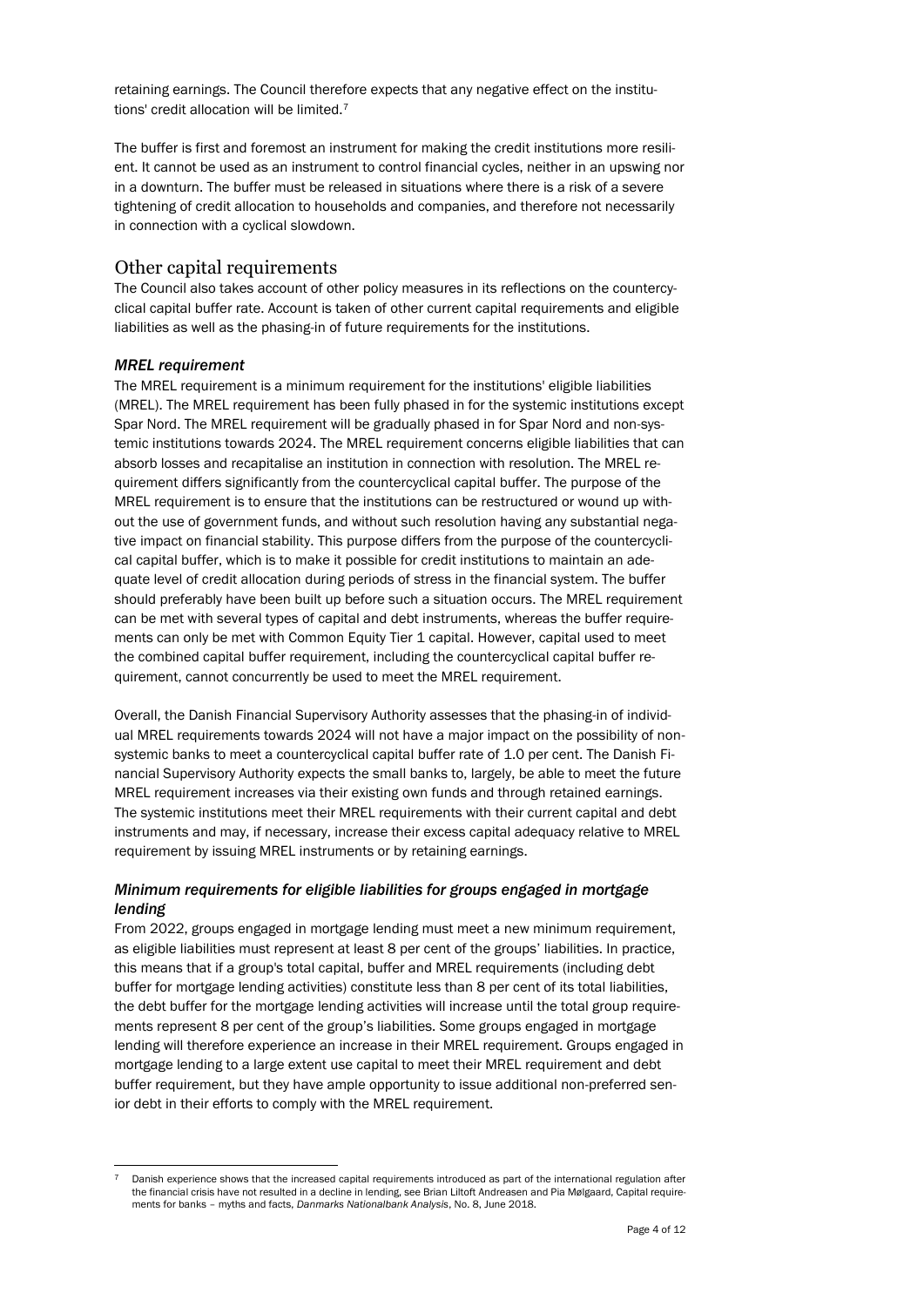#### *Leverage ratio*

From July 2021, the institutions will also have to meet a minimum leverage ratio requirement. While the buffer is calculated in relation to risk-weighted exposures, the leverage ratio is calculated in relation to non-risk-weighted exposures. For groups with a large share of assets with very low risk weight, such as mortgage loans, the leverage ratio requirement entails a higher capital requirement than the risk-based capital requirement. The leverage ratio requirement and the risk-based capital requirement are two parallel capital requirements that are independent of each other. Therefore, an increase of the countercyclical capital buffer does not affect the leverage ratio requirement.

#### *Output floor*

The Basel Committee's so-called output floor is scheduled to be implemented gradually in the EU from 2023 to 2028. According to the Basel Committee, the purpose is to ensure a more uniform calculation of risk-weighted exposures across countries. The output floor requirement limits how low the risk weights can be in the banks' risk assessment of exposures when they use internal models to calculate the capital requirement. For institutions using internal models, this may result in an increase of their risk-weighted exposures and thus also an increase of their risk-based capital requirements. The output floor will be of a permanent nature, whereas the countercyclical capital buffer requirement can be reduced when risks materialise. The output floor must first be adopted by the EU before being introduced for the Danish institutions.

The Council's recommendation is in compliance with current legislation.

*Lars Rohde, Chairman of the Systemic Risk Council*

#### Statements from the representatives of the ministries on the Council

"Legislation regarding the Systemic Risk Council stipulates that recommendations addressed to the government must include a statement from the representatives of the ministries on the Council. Neither the representatives of the ministries nor the Danish Financial Supervisory Authority have the right to vote on recommendations addressed to the government.

The government notes the Council's recommendation to the government to set the rate of the countercyclical capital buffer at 1 per cent with effect from 30 September 2022. The Minister for Industry, Business and Financial Affairs will announce the government's decision on the rate of the countercyclical capital buffer for the 3rd quarter of 2021 as soon as possible."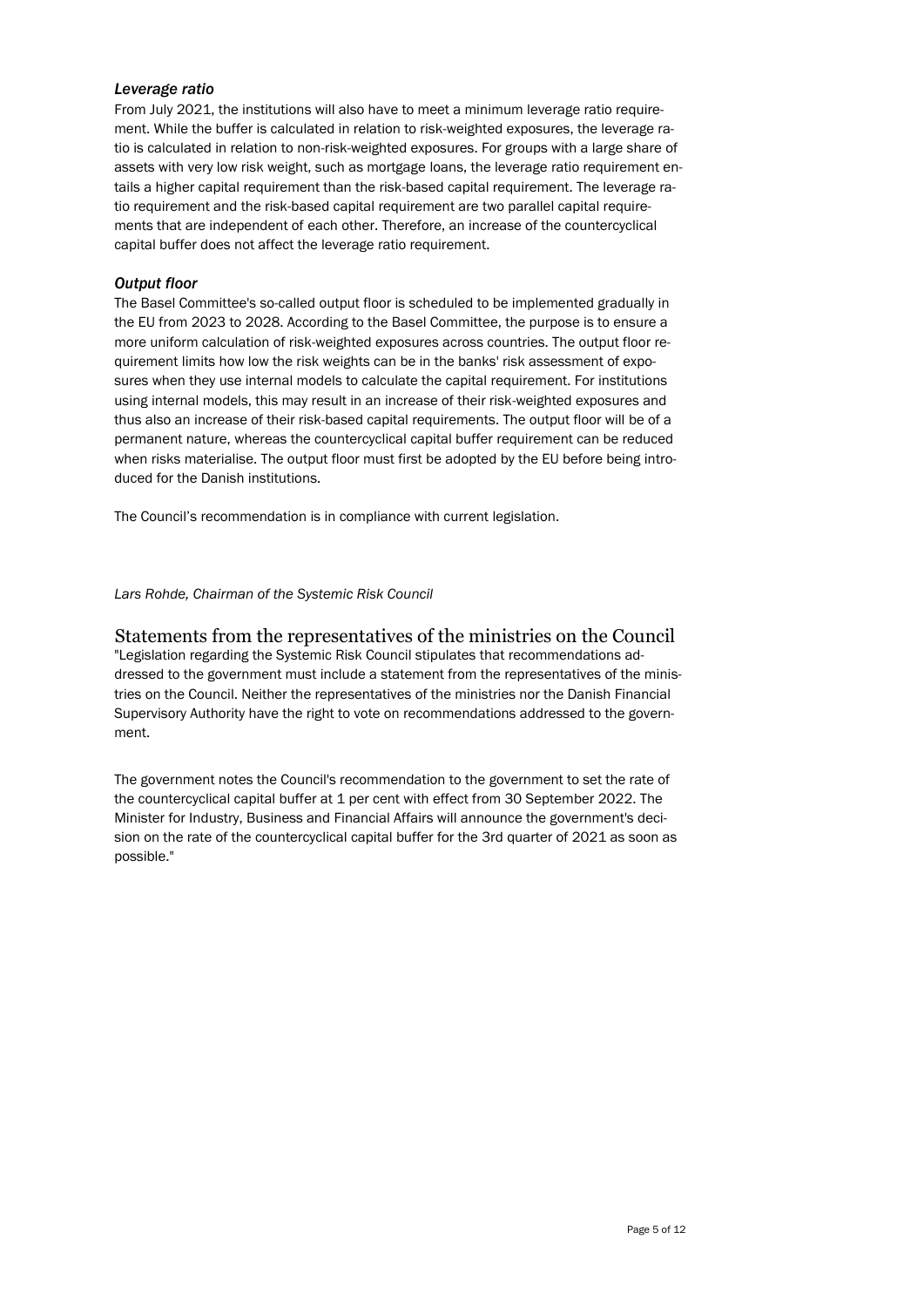# Appendix A – Indicators

The Council includes a number of selected key indicators in its assessment of the buffer rate to capture the build-up of systemic risk at various stages in the financial development. Supplementary indicators and other relevant information are also taken into account in the assessment to provide a more detailed picture than that painted by the key indicators.

The early stage of a period of financial expansion is often characterised by increasing risk appetite among investors.<sup>8</sup> This is reflected in higher asset prices, including prices of residential and commercial properties, and eased credit standards for households and companies. At a later stage in the financial development, households and companies may increase their debt in the expectation that property prices will continue to rise. This means that some indicators, such as property prices, signal the build-up of systemic risk ahead of other indicators, for example lending to households and companies.

The indicators included by the Council in the information set are outlined below. The indicators are divided into relevant categories.<sup>9</sup>

#### Risk perception

The financial stress indicator is at a low level and has been so for a number of years. Although the covid-19 pandemic initially led to a sharp increase in the stress indicator, it quickly dropped back to the pre-pandemic level.

Risk perception in the financial markets has been very low for a number of years, again only temporarily interrupted for a short period in the early stages of the covid-19 pandemic. At the same time, interest rate levels and expected returns on conventional investment products have been very low. To compensate for the low expected returns, several financial corporations have undertaken increased risks in the form of risky lending and investments. Based on the market participants' expectations of a continued accommodative monetary policy, this development can be expected to continue, which also increases the risk of the build-up of asset bubbles and systemic risk.

#### Property market

l

There are signs of a risk build-up in the housing market, especially in Copenhagen City. House prices have soared in both Copenhagen and the rest of Denmark sine April 2020. Transaction volumes have also increased and are at their highest level since 2006. At the same time, mortgage loans with deferred amortisation remain very widespread, especially among the most indebted homeowners. The very low financing costs and the option of deferred amortisation in combination with high housing demand create a risk of further risk build-up in the form of sharp increases in house prices and higher levels of indebtedness. The latest figures indicate that house price growth will continue through 2021.

#### Credit standards and credit development

Total lending by credit institutions to households and companies is at a high level and has increased moderately since 2015. Lending growth has generally been higher for corporate lending than for lending to households in recent years, although corporate lending growth declined in 2020 as a result of government relief packages and loan schemes. Moderate lending growth can mask the build-up of risks, for example if credit quality requirements are eased and new loans are granted to riskier companies.<sup>10</sup>

There are signs that credit allocation to households is again becoming riskier. According to Danmarks Nationalbank's lending survey, the institutions have eased credit standards for

See also the Council's method paper on the countercyclical capital buffe[r\(link\).](https://risikoraad.dk/media/6548/dsrr22-metodenotat-dk.pdf)

The categories are described in the Council's method paper on the countercyclical capital buffer, see www.risikoraad.dk. <sup>10</sup> See notification from the Danish Financial Supervisory Authority, *Banker mere risikovillige ved lån til virksomhedskøb* (Banks' risk appetite is higher for lending for company acquisitions), 22 November 2018.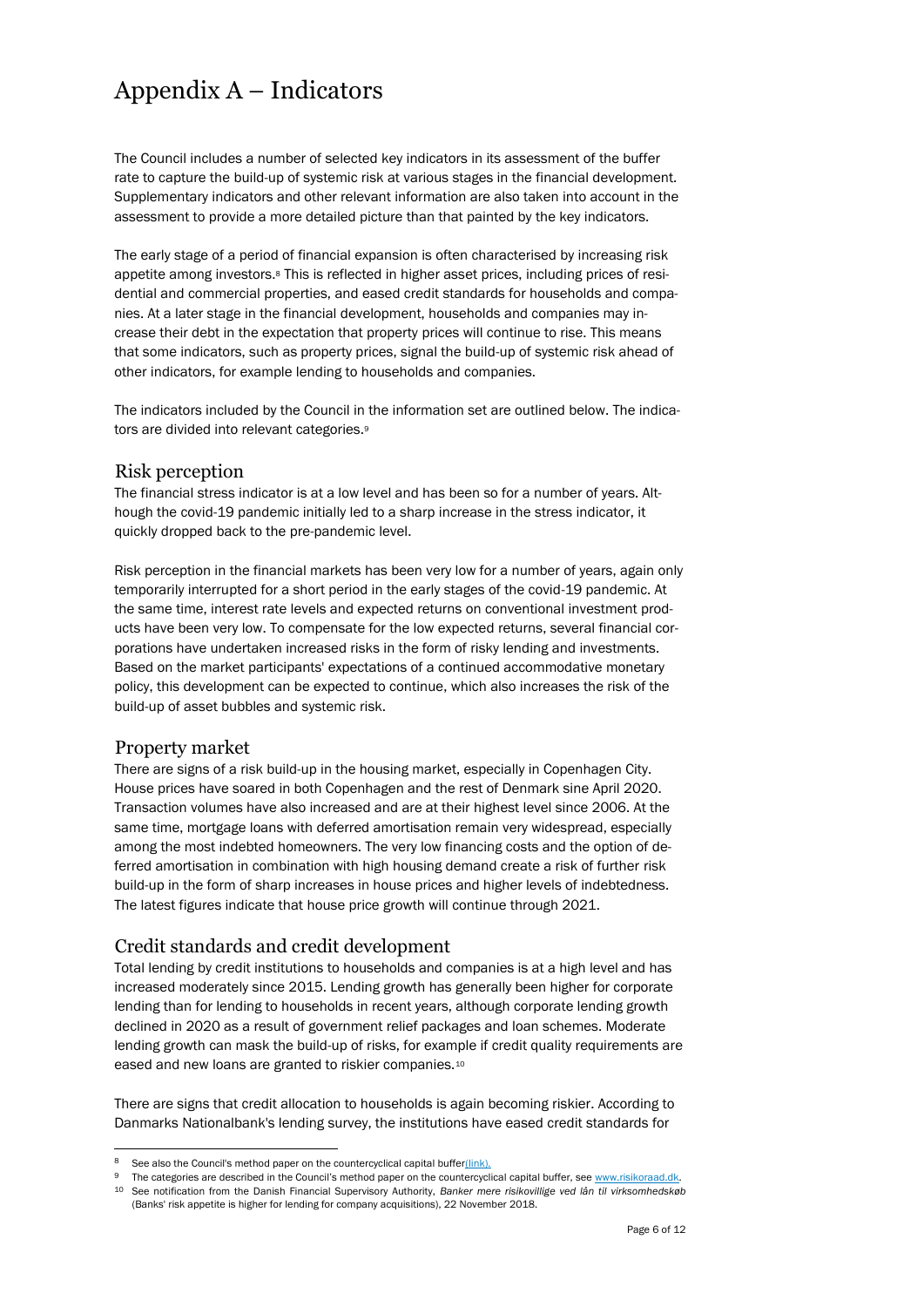households since mid-2020, which coincides with the period of strong house price increases. This is reflected in, for example, a very low and still decreasing interest rate spread on new lending to households.

Every quarter, all EU member states must calculate and publish a so-called "credit-to-GDP gap" and an accompanying benchmark buffer guide based on the credit-to-GDP gap. The background is that, in retrospective analyses, the credit-to-GDP gap has been a good indicator for predicting systemic bank crises across a number of countries.<sup>11</sup> However, using the credit-to-GDP gap as an indicator of the current credit development poses challenges. One of the weaknesses of the indicator is that it relies on a statistically calculated trend that is boosted by the very high lending growth and high level of lending in the pre-crisis years. The credit-to-GDP gap is therefore highly negative in Denmark, but it has been increasing since 2018.<sup>12</sup> Several other countries had a positive countercyclical capital buffer rate prior to covid-19, even though their credit-to-GDP gap was negative.<sup>13</sup> Due to the challenges associated with using the credit-to-GDP gap as an indicator of the current credit development, the Council includes various credit development indicators in its assessment.

#### Risk build-up in credit institutions

Favourable developments in the financial sector in recent years – together with large customer funding surpluses in several institutions – have contributed to the build-up of significant capacity among the institutions to increase their lending in general. The customer funding surplus has continued to rise during the covid-19 pandemic as a result of government relief packages and the disbursement of frozen holiday pay. Combined with limited growth in demand for borrowing, this has intensified competition for customers. Together with optimism and a stronger risk appetite, this could lead to lower credit quality and the easing of credit standards. If credit standards are eased, this could result in losses when the financial cycle reverses.

The institutions' earnings have decreased since 2017, but from a high level. 2020 earnings were significantly lower than in 2019. This was a consequence of a sharp increase in the institutions' impairment charges as a result of management estimates of losses related to covid-19. However, much better results were posted for 2020 than expected in spring 2020, and the listed institutions also distributed a share of their earnings to shareholders in the form of dividends or share buy-backs. The institutions also expect earnings to increase in 2021. In the first half of 2021, many institutions have raised their profit guidance for the year.<sup>14</sup> Rising prices in the equity and housing markets are mentioned as primary factors expected to contribute positively to earnings in 2021. The institutions also continue to increase the volume of deposits that are subject to negative interest rates. This may contribute further to rising earnings in the future.

#### Model-based indicators

l

Estimates of the financial cycle show that the financial development is either on an upward trajectory or at a high level. Analyses of the financial cycle in Denmark show that the cycle is driven primarily by fluctuations in house prices and lending and that house prices have a tendency to move ahead of lending.<sup>15</sup> The estimates should be interpreted with caution as they do not provide an accurate picture of the current financial cycle. Therefore, the Council uses two different estimates to take model uncertainty into account. In addition, the end of

 $11$  In principle, the buffer guide must function as a common basis for when the buffer is to be activated and for the level of the buffer rate. To avoid "inaction bias", the credit-to-GDP gap and the buffer guide came to play a central role in international recommendations and legislation on the countercyclical capital buffer. It also follows from the recommendations and legislation that decisions on the buffer rate are not only to be based on the buffer guide, but that other quantitative and qualitative information should be included and published. See the source references to recommendations and legislation in the Council's method paper on the countercyclical capital buffer at www.risikoraad.dk.

<sup>&</sup>lt;sup>12</sup> The buffer guide is currently 0 per cent. According to the mechanical calculation, it will only turn positive when the creditto-GDP gap is higher than two percentage points. The credit-to-GDP gap is shown in the chart pack in Chart A4 (right).

<sup>13</sup> See, for example, European Systemic Risk Board, A Review of Macroprudential Policy in the EU in 2017, April 2018.

<sup>14</sup> Including Nykredit, Jyske Bank, Spar Nord and several small institutions.

<sup>15</sup> See Oliver Juhler Grinderslev, Paul Lassenius Kramp, Anders Kronborg and Jesper Pedersen, Financial Cycles: What are they and what do they look like in Denmark?, *Danmarks Nationalbank Working Paper*, No. 115, June 2017.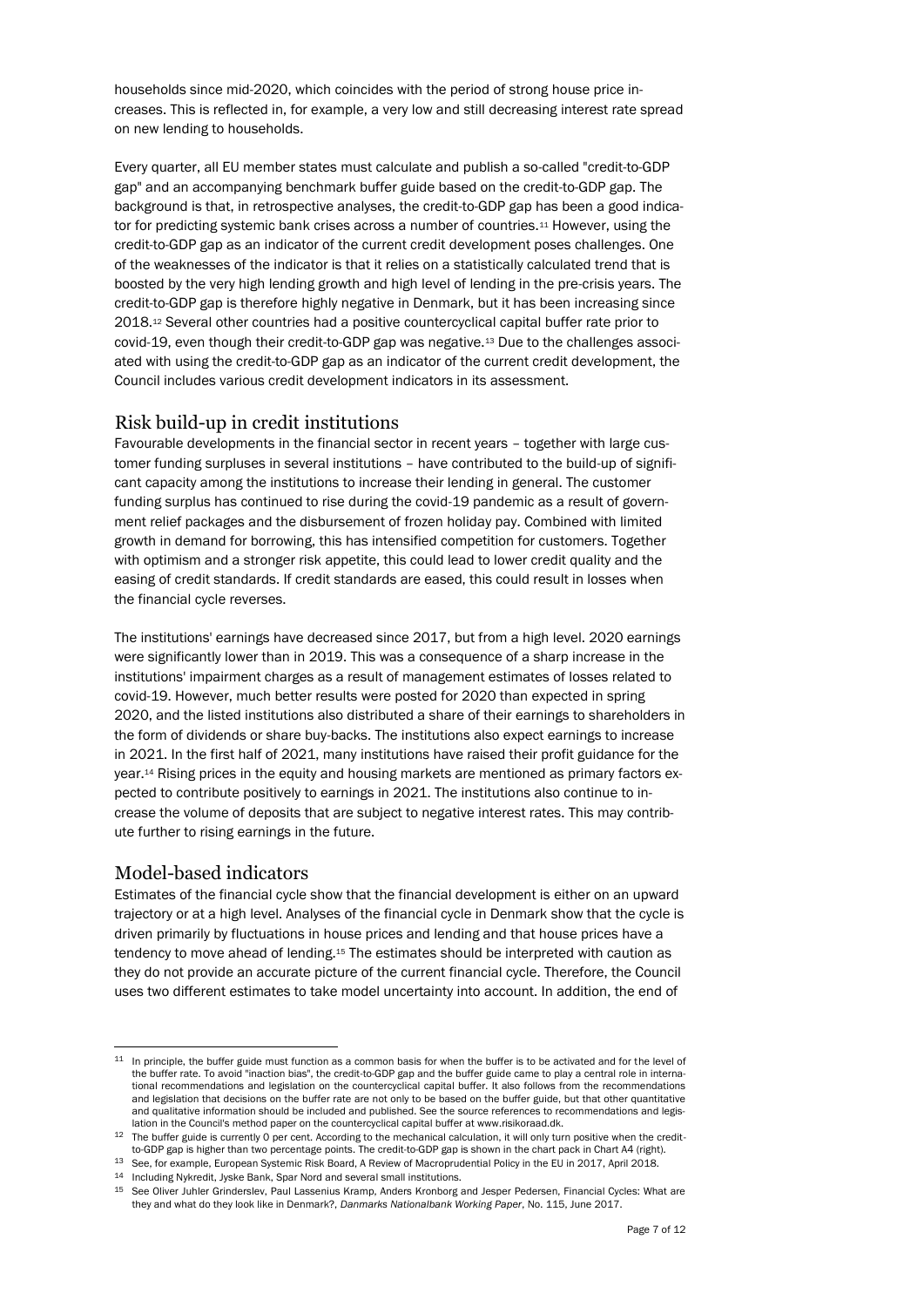the data period is associated with some uncertainty, the so-called end-point problems. However, the method applied reduces this uncertainty.<sup>16</sup>

<sup>&</sup>lt;sup>16</sup> See the addendum on page 54 in Grinderslev et al., Financial Cycles: What are they and what do they look like in Denmark?, *Danmarks Nationalbank Working Paper*, No. 115, June 2017.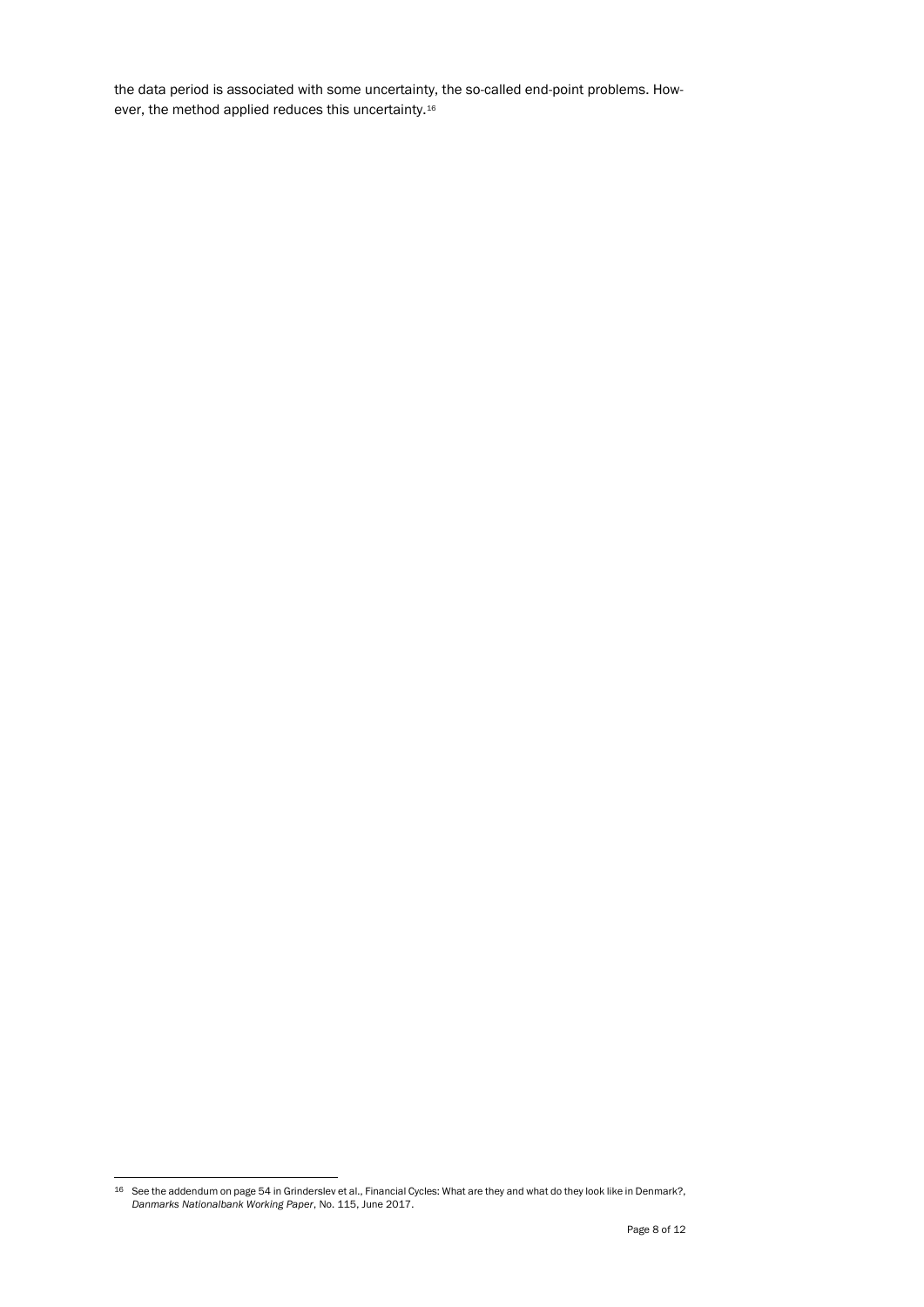#### Chart pack: Indicators



Note: Grey markings indicate financial crises. 4-week moving averages. The financial stress indicator aggregates the level of stress in five key submarkets/sectors, taking into account that simultaneous stress in several submarkets is a greater challenge to the financial system. A value of 0 indicates very low volatility and strong confidence in the financial system, while a value of 1 indicates that the five submarkets are extremely dysfunctional and that the market participants are nervous. For further details, see the Council's method paper on the countercyclical capital buffer at www.risikoraad.dk. The most recent observations are from 30 May 2021.

Source: Bloomberg, Nordea Analytics, Thomson Reuters and Danmarks Nationalbank.



Note: Grey markings indicate financial crises. The house price gap is defined as deviations between house price/disposable income relative to a long-term trend (estimated by a recursive HP filter, lambda = 400,000), where the house price is the cash price of single-family homes. For further details, see the Council's method paper on the countercyclical capital buffer at www.risikoraad.dk. The most recent observations are from the 4th quarter of 2020.

Source: Statistics Denmark, MONA's databank and own calculations.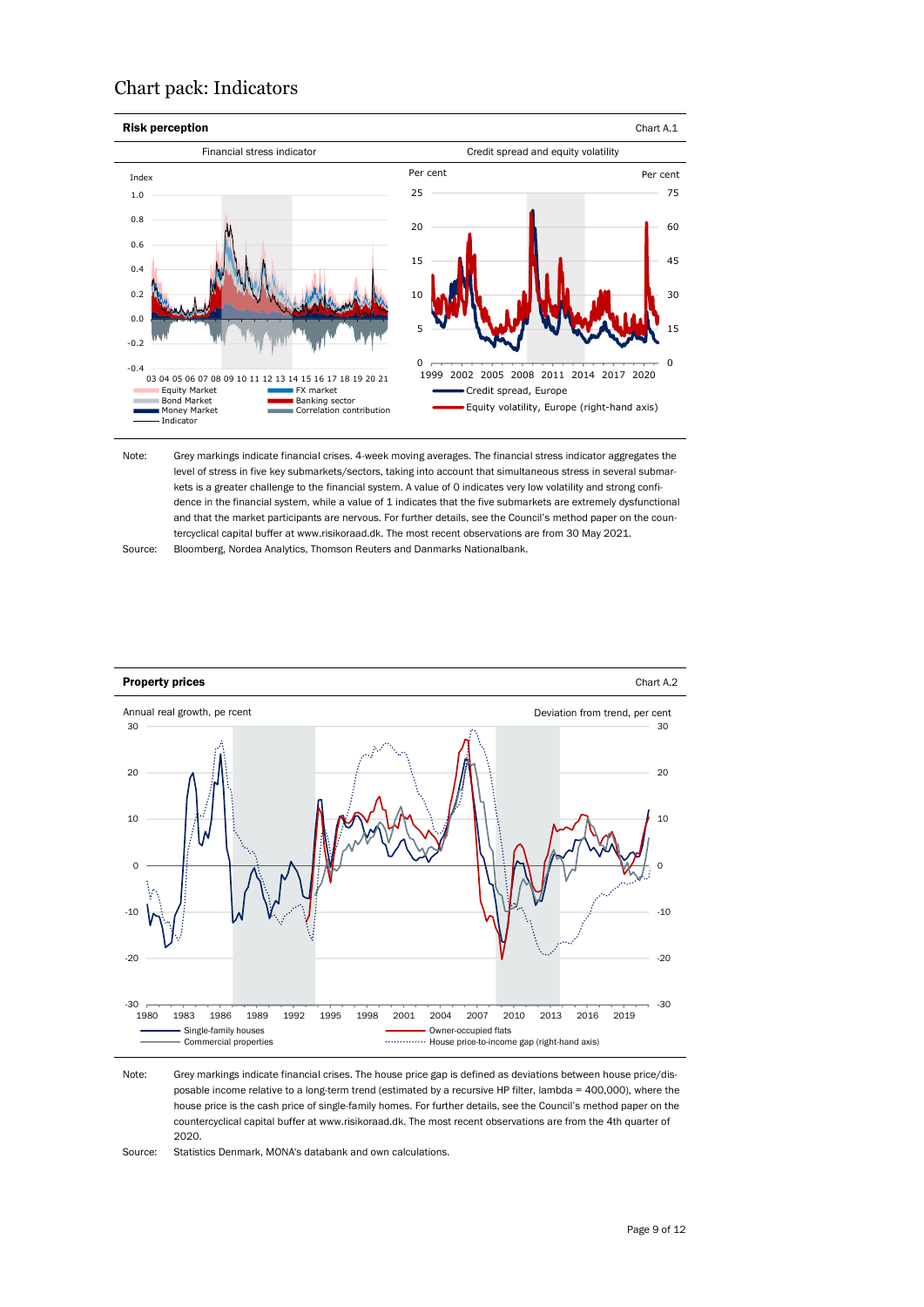

Note: Grey markings indicate financial crises.

> *Left-hand chart*: 3-month moving averages. The interest rate spread is defined as the banks' lending rate on new lending, excluding overdrafts, relative to Danmarks Nationalbank's rate of interest on certificates of deposit (Danmarks Nationalbank's lending rate before 2009). The most recent observations are from March 2020.

*Right-hand chart*: The housing burden is a stylised calculation of the financing costs of buying a single-family house as a share of average disposable household income. The time series is affected by the one-off effect of the disbursement of frozen holiday pay in the 4th quarter of 2020. For further details, see the Council's method paper on the countercyclical capital buffer at www.risikoraad.dk. The most recent observations are from the 1st quarter of 2021.

Source: Statistics Denmark, the Association of Danish Mortgage Banks, Realkredit Danmark, SKAT (Danish Customs and Tax Administration), Danmarks Nationalbank and own calculations.



- Note: Grey markings indicate financial crises. *Left-hand chart*: In "credit/GDP", lending is based on a broad definition of credit, while the other two lending series are based on a narrow definition. *Right-hand chart*: Lending is based on a broad definition of credit, and the credit-to-GDP gap is defined as deviations between credit/GDP and a long-term trend (estimated by means of a recursive HP filter, lambda = 400,000). For further details and source references, see the Council's method paper on the countercyclical capital buffer at www.risikoraad.dk. The most recent observations are from April 2021 for lending by credit institutions to households and the corporate sector and the 4th quarter of 2020 for credit/GDP and the credit-to-GDP gap.
- Source: Kim Abildgren, Financial Liberalisation and Credit Dynamics in Denmark in the post-World War II Period, *Danmarks Nationalbank Working Paper,* No. 47, October 2007, Statistics Denmark, Danmarks Nationalbank, MONA's databank and own calculations.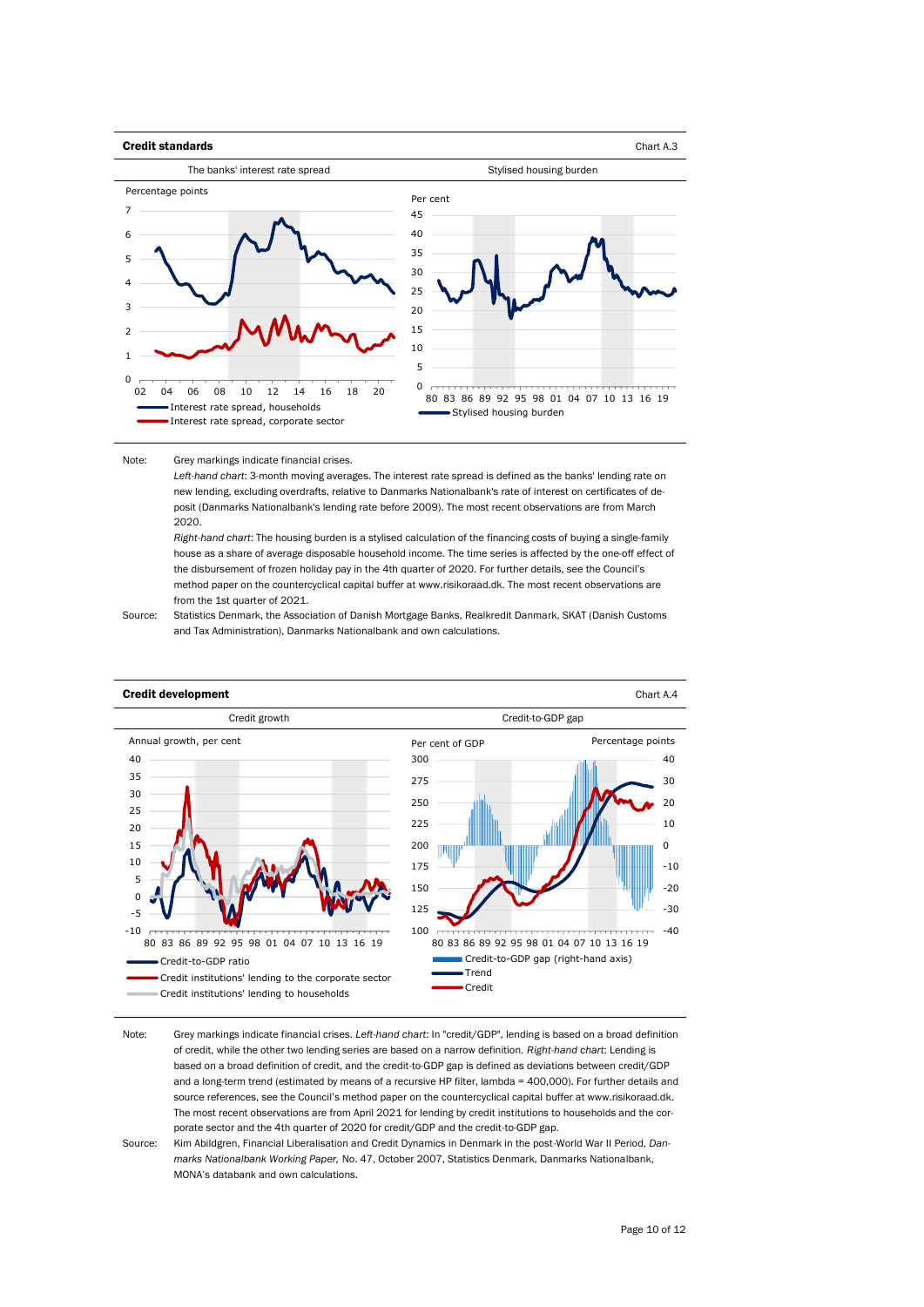

#### Note: Grey markings indicate financial crises.

*Left-hand chart*: 4-quarter moving averages. Part of the increase in the excess capital adequacy from 2016 to 2017 is due to the fact that Nordea Bank Danmark is not included in the data from the 1st quarter of 2017. *Right-hand chart*: Annualised quarterly data for the banks' return on equity. For further details, see the Council's method paper on the countercyclical capital buffer at www.risikoraad.dk. The most recent observations for all series are from the 1th quarter of 2021.

Source: The Danish Financial Supervisory Authority, Bloomberg and own calculations.



Note: Grey markings indicate financial crises. Deviations from trend. The financial cycle is a simple average of the house-price cycle and the credit cycle. UC indicates that the cycle has been estimated based on an "unobserved components" model. BP indicates that the cycle has been estimated based on a "band-pass" filter. For details, see Oliver Juhler Grinderslev, Paul Lassenius Kramp, Anders Kronborg and Jesper Pedersen, Financial Cycles: What are they and what do they look like in Denmark?, *Danmarks Nationalbank Working Paper,* No. 115, June 2017. The UC model estimate includes a provisional projection of GDP from 2nd quarter 2020 to 4th quarter 2024. The most recent observations are from the 4th quarter of 2020.

Source: Danmarks Nationalbank, Statistics Denmark and own calculations.